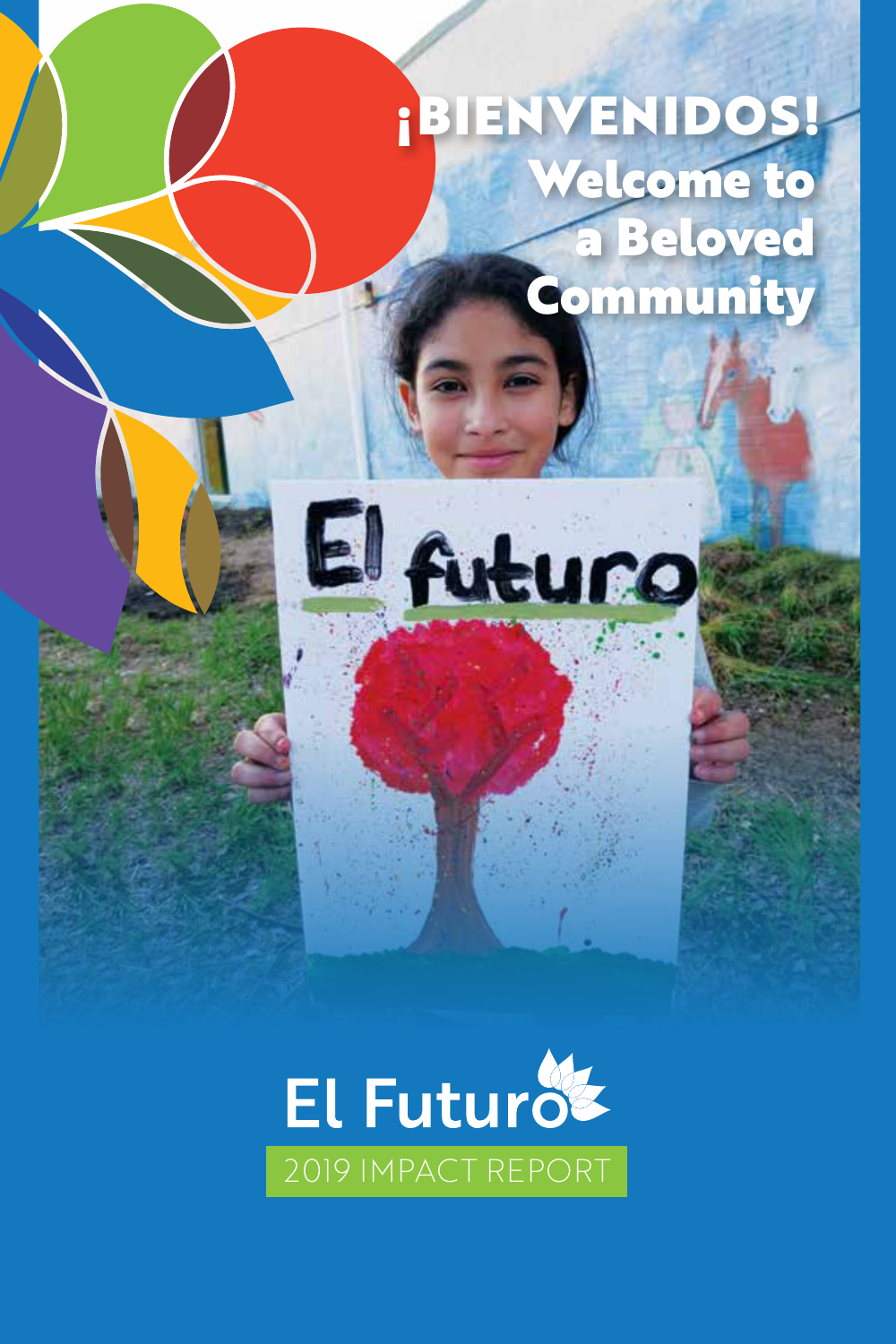# **El Futuro's mission is to nurture stronger** *familias* **to live out their dreams.**

When I look back over the last year, my

### **Friends,**



mind is filled with images of so many new children and families we encountered at El Futuro. I see Natalia,\* who stopped having nightmares and said, "I wish that everyone like me could come to El Futuro." I see Emerson, who played soccer with other children beside our new therapeutic green space—the first time I've heard him laugh out loud. I see Daniela, who told me she still remembers calling me almost a decade ago in a moment of crisis, and then I reconnected with her again at one of our community fiestas. And I see Vicente, who came to us for substance use treatment and ended up with a paintbrush in hand, contributing to our new community mural. I see these successes, each step forward, and I see the new relationships being formed.

Last year, your support helped us nurture more *familias* not only through the services we have offered for 15 years, but also in new ways with innovative services and projects, many of which encouraged people to take the next steps to connect with others. We continued to welcome many people into our warm and vibrant space to receive bilingual, culturally-responsive therapy, psychiatry, and case management. What's more, through group programs, fiestas in our therapeutic garden space, and even through dreaming up and painting a mural together, we all made new community connections and friendships. Our *familias* moved away from isolation and loneliness and found a place where they truly feel a sense of belonging and acceptance into the "beloved community," as Dr. Martin Luther King, Jr. described.

Together we are saying **¡Bienvenidos! Welcome to a Beloved Community.** Thank you for sharing your generosity to ensure more families feel the comfort and welcome of belonging that will lead them to their dreams for the future.

With thanks,

Luke Smith, MD Executive Director & Psychiatrist

www.elfuturo-nc.org



*\*Identifying details have been changed to protect patient privacy*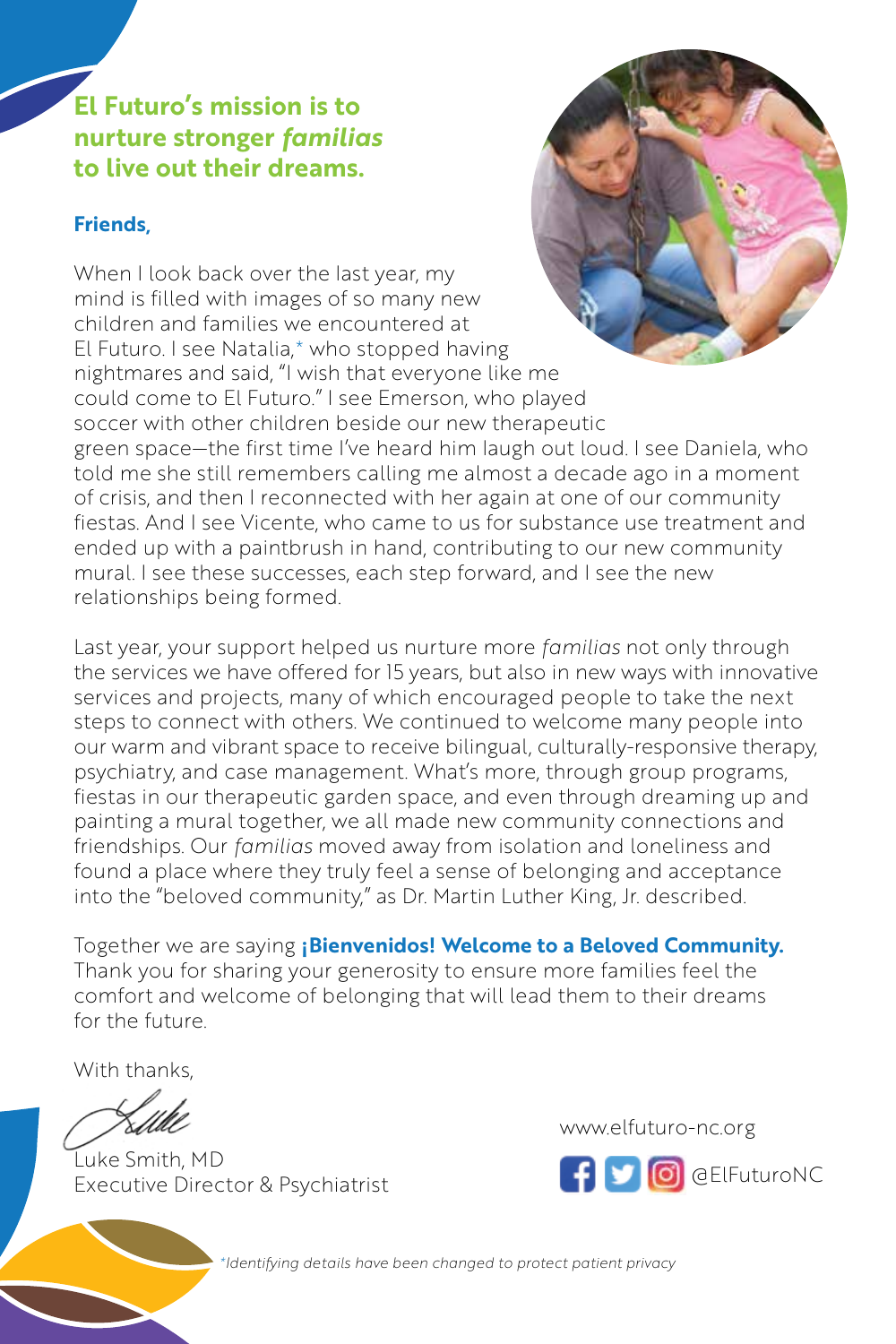## **Financial Stewardship Fiscal Year 2019**



### **Your support is critical for meeting the needs of our low-income, underinsured immigrant community**



**\$47** Supported by **\$121** of each session service revenue



Percent of each treatment session supported by revenue sources like Medicaid and NC Health Choice



of each session supported by donors like you and grant/contracts

*Costs vary per service type (therapy, psychiatry, telehealth, group session)*

*Average cost per session includes all wrap-around services provided to that session (registration, engagement, case management, and more)*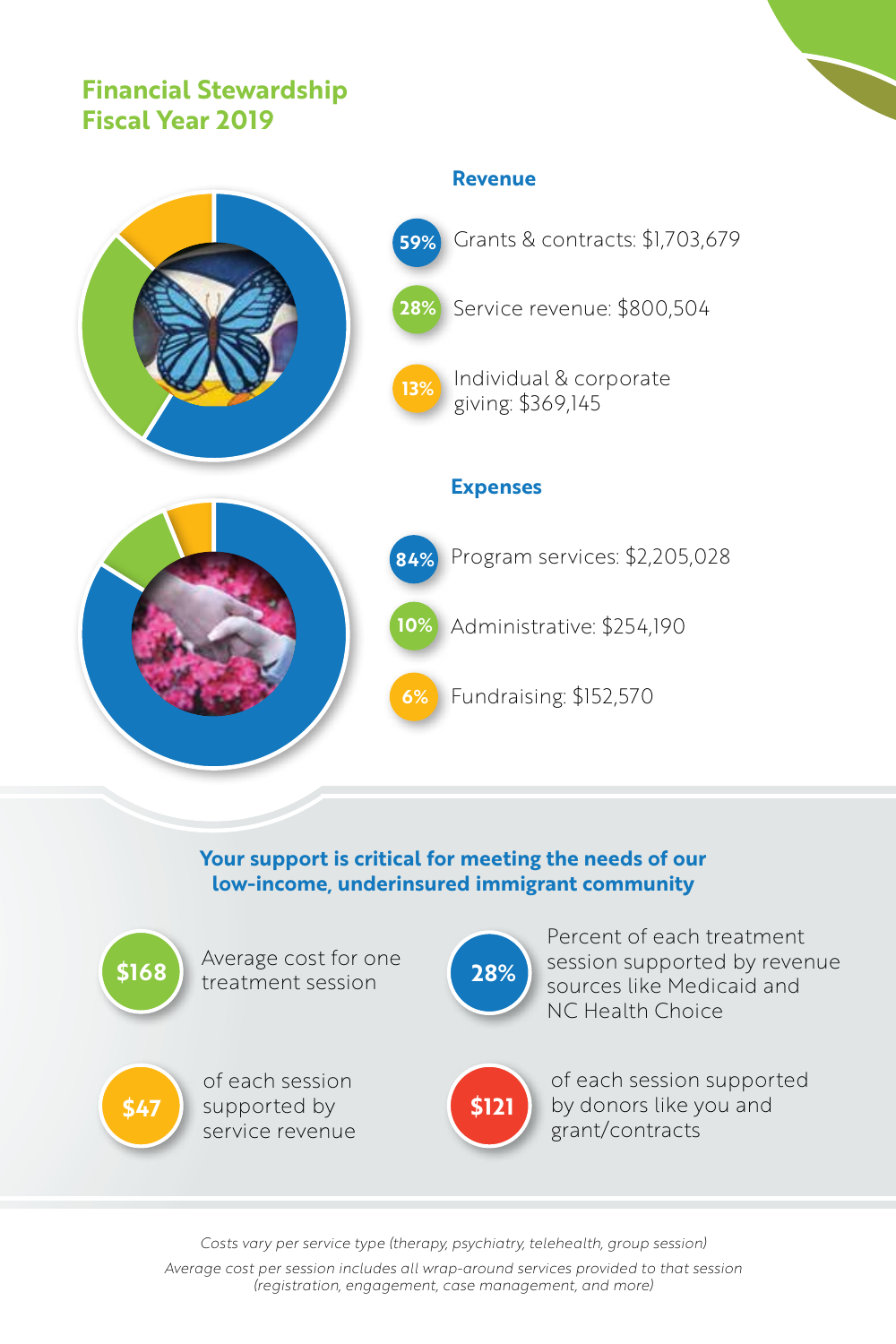# With your help, in 2019 we IMPROVED MENTAL HEALTH OUTCOMES FOR LATINO FAMILIES

## *Provided more treatment approaches*

- Launched TeleBehavioral Health services through partnerships with NC Farmworker Health Program and other rural partner sites
- Connected more families to additional community resources through our Conexiones case management program
- Provided treatment groups including trauma-sensitive yoga techniques, Mindfulness-Based Stress Reduction, breathing, emotional regulation, body awareness, and more
- Provided parenting skills groups and trained other facilitators around the state





*I've been a supporter for a long time in terms of donation, but also I'm a volunteer. It's been wonderful to watch this program grow. It's truly amazing…. [W]hatever little bit we can do to support folks who are new in the community, we need to pull together to do that. And, El Futuro has been a great model for that in this region.* 

*-Joann Haggerty*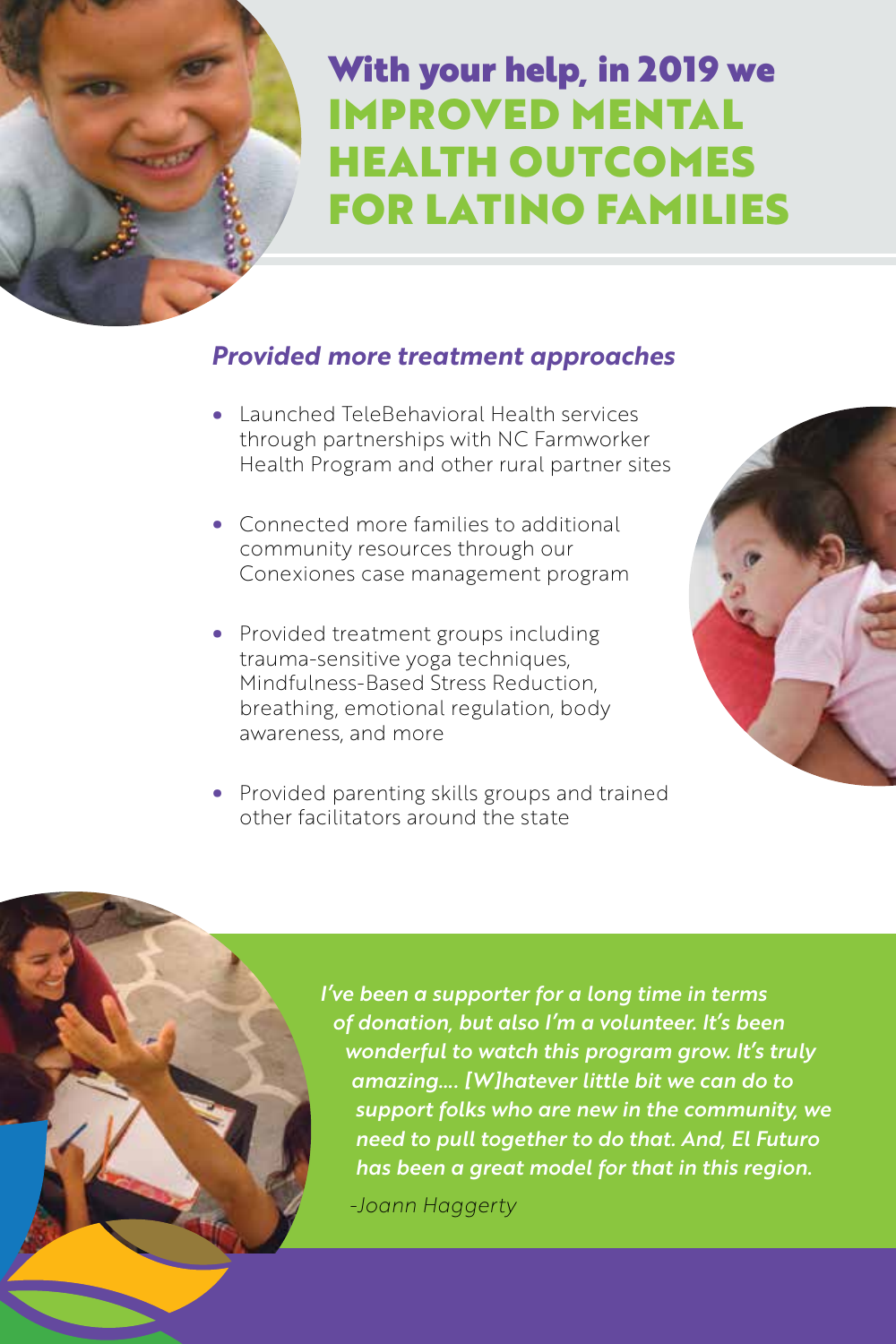# **PROVIDED PROVIDED**

**UNIQUE PATIENTS SERVED**

### *Improved access to quality treatment for Latino families across the state*

**12,133**

- Connected over 550 providers statewide through La Mesita - Latino Mental Health Provider Network
- Hosted monthly webinars on culturallyspecific mental health topics
- Hosted ECHO virtual case consultations with El Futuro's hub team of experts and other providers across the state
- Developed curriculum for culturallyresponsive mental health treatment and delivered it through 6-month intensive Learning Cohorts

**TREATMENT SESSIONS** 

*I think [El Futuro] is the most effective model of providing services to Latino families because it's family-centric…. [A]ll of us need to advocate and support programs that make communities healthy. When a community is neglected or a population is neglected, it's a problem for everyone. And, we know that mental health is a challenge for many people. I believe that it is one of the most important aspects of a community to have a healthy community and mental health is the key.*

*-Martha Crowley*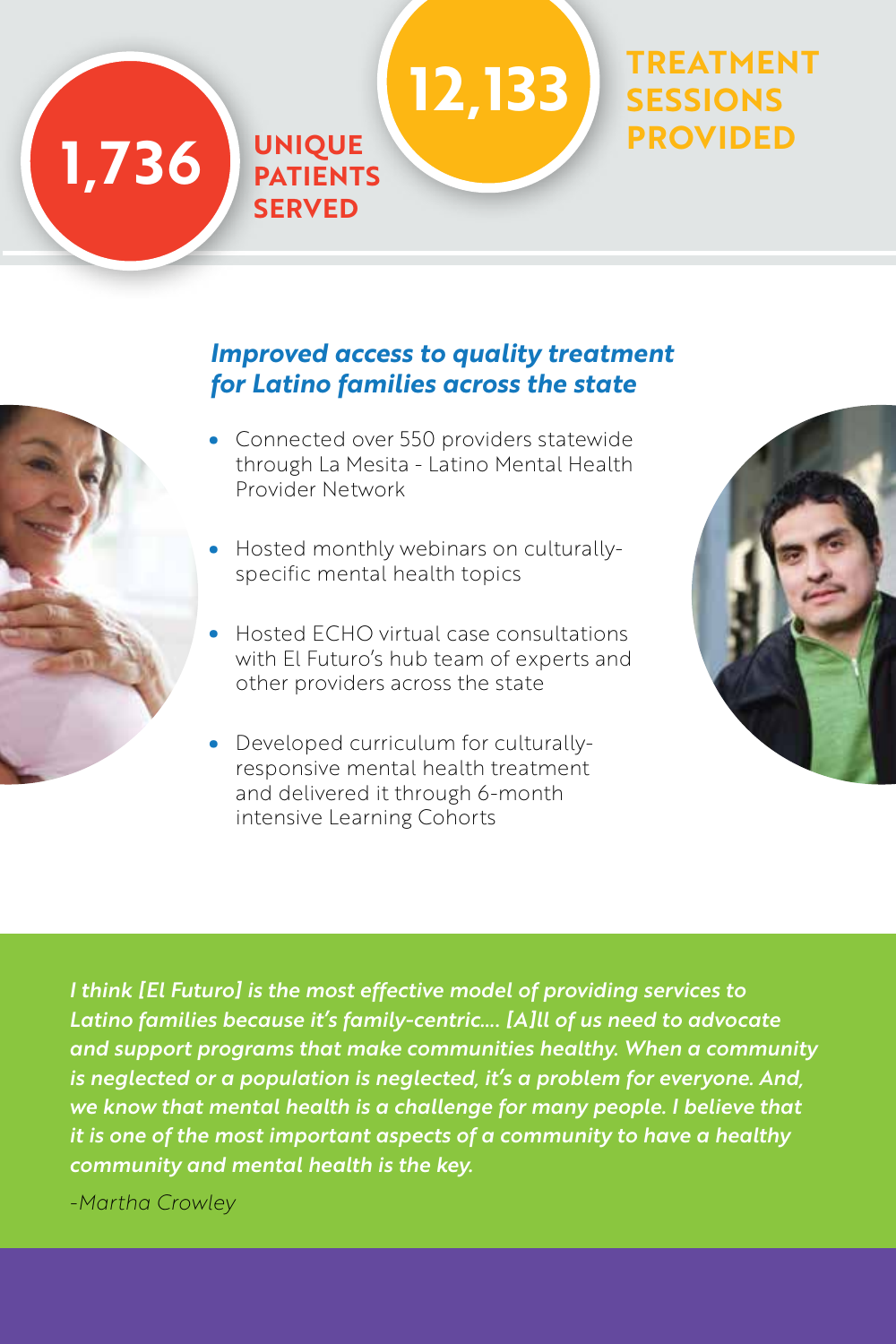# **77%**

**OF PATIENTS SERVED EXPERIENCED CLINICAL IMPROVEMENTS OR STABILIZATION**

**ALMOST 20% MORE PATIENTS SERVED THAN THE YEAR BEFORE**

## *Extended therapeutic impact beyond the clinic*

• Built a therapeutic green space, water fountain, and community garden

**20%**

- Launched a community mural project led by renowned Mexican-American artist Cornelio Campos
- Hosted community fiestas and gatherings to help more people come out of isolation, connect with one another, share their talents, and feel a sense of belonging, together
- Provided more volunteer opportunities than ever before



*I have come out of the darkness into the sunlight of the present day.*  Sali de la oscuridad, y hoy estoy en la luz del dia. *-Woman helped at El Futuro*

*Coming here is like being in the desert and finding water to drink. When I come here, I feel renewed.*  Venir aca es como estar en el desierto y llegar a tomar agua. Al venir aca, me siento renovada. *-Person helped at El Futuro*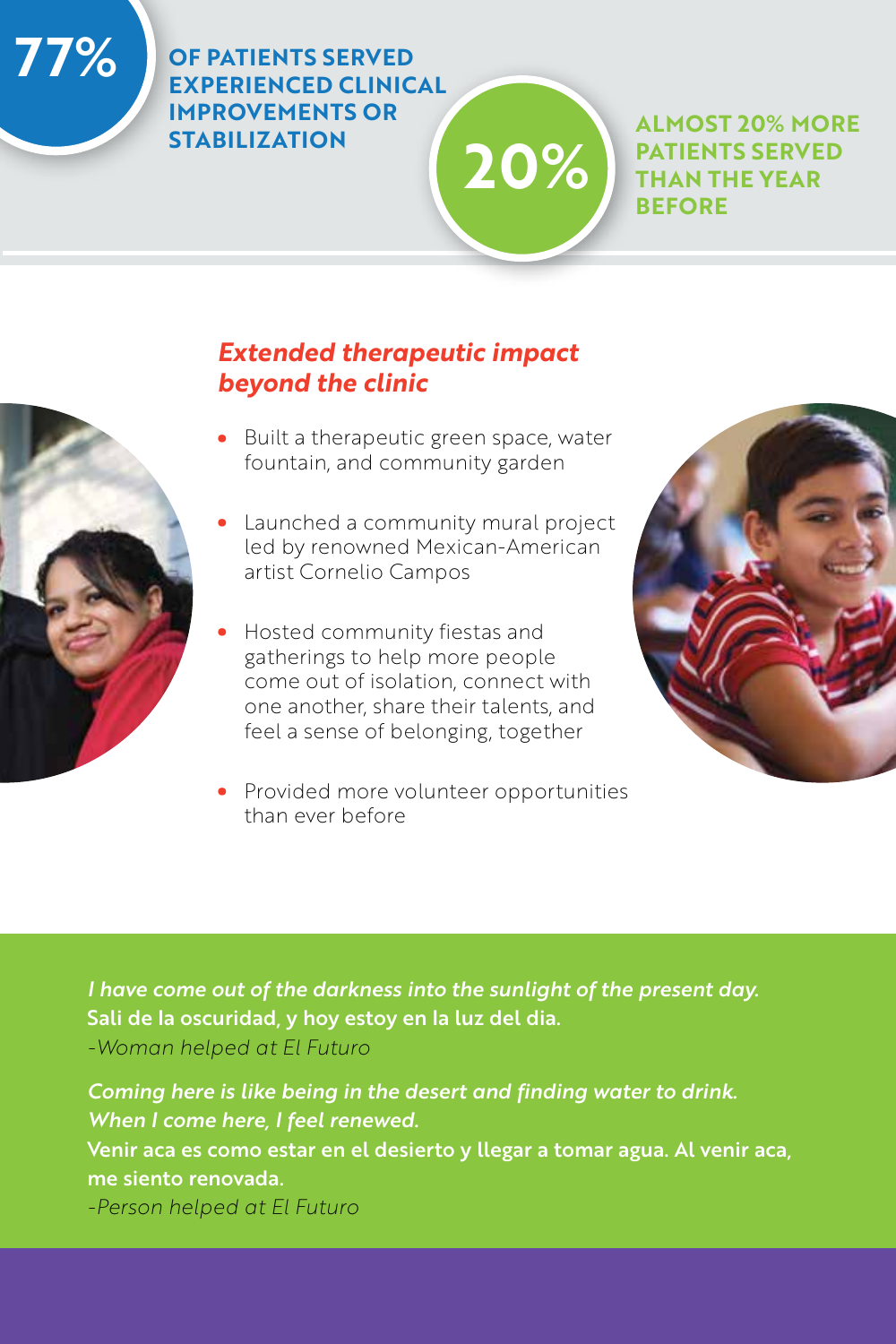

## **OF PATIENTS SERVED EXPERIENCED FUNCTIONAL IMPROVEMENTS OR STABILIZATION**



## *Nurtured stronger* **familias** *and a vibrant community*

- More teenagers settled into new schools with new customs
- More children stopped having nightmares and are sleeping through the night
- More parents have worked through histories of abuse and trauma and are more able to focus on nurturing their children, performing well in their jobs, and saving for their kids' futures
- More trauma survivors are feeling hopeful for the future and are making new plans
- More families experienced a feeling of belonging and welcome in their new community

# Welcome to a Beloved Community ¡BIENVENIDOS!